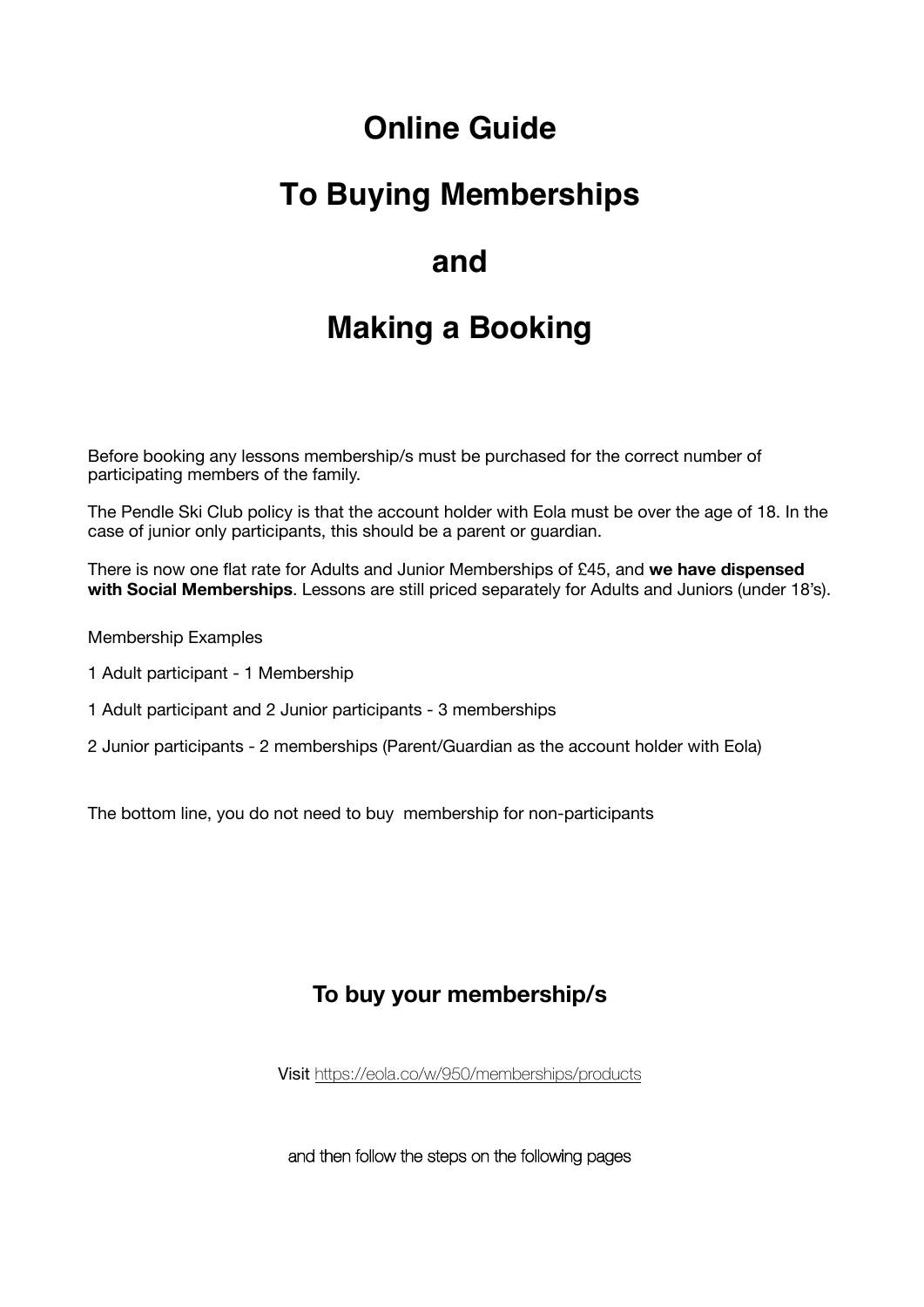

Select the correct number of memberships for skiers/boarders in your family



Make sure it says "Participant Login"

And then click on "Sign up"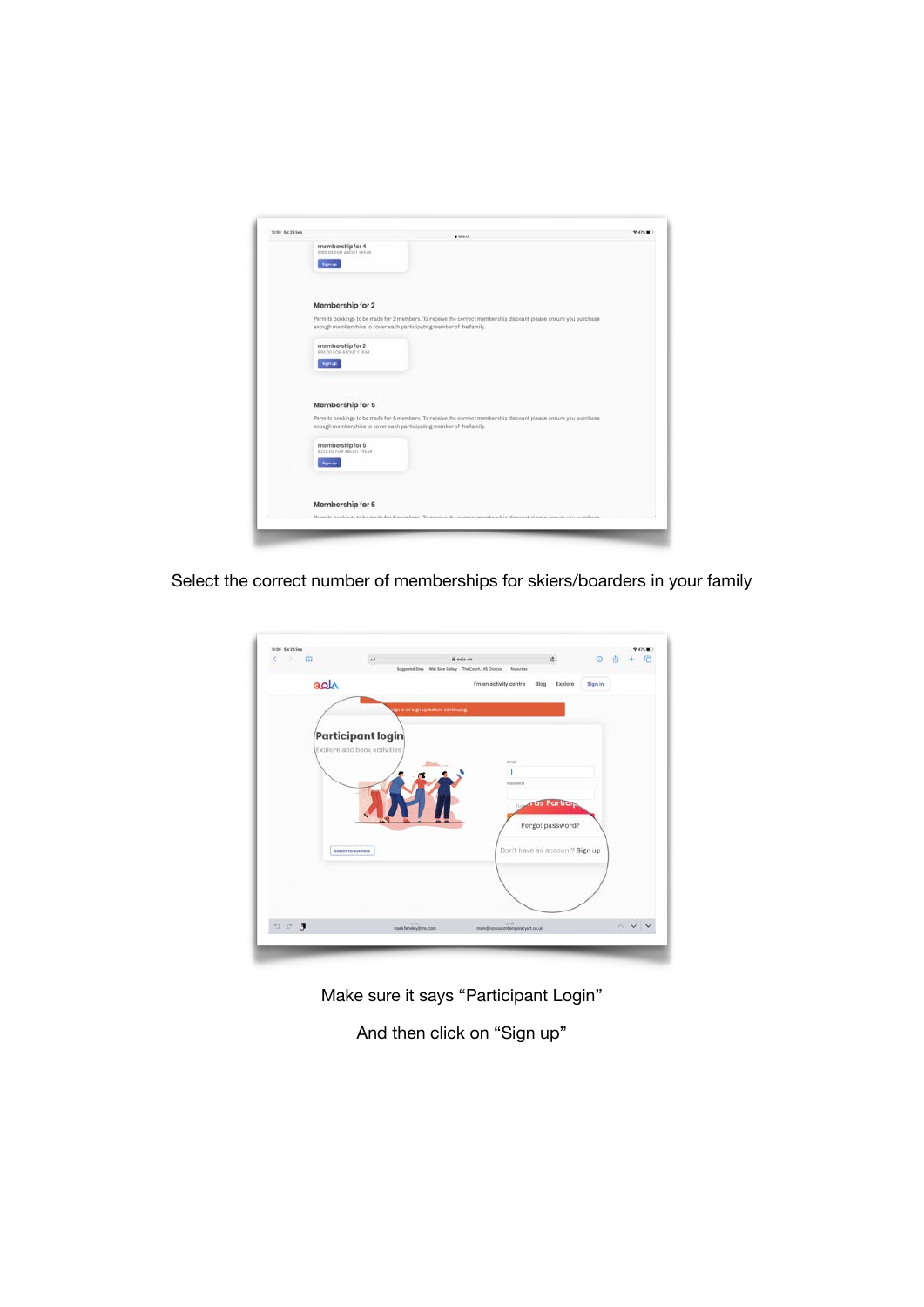| m<br>×<br>- 200                    | AA | $e$ eola.co<br>Suggested Sites Web Sites Gallery The Couch HS Choices                                                                           | $\mathfrak{C}$<br>Favournes | <b>④ 凸 +</b>   | G          |
|------------------------------------|----|-------------------------------------------------------------------------------------------------------------------------------------------------|-----------------------------|----------------|------------|
| eol                                |    | I'm an activity centre<br><b>Enthusiast</b><br>structor<br>Book actiy <sup>/on eola</sup><br>Julia Dias<br>4 limited<br>E.g. johnstre@gmest.com | Blog<br><b>Explore</b>      | <b>Sign in</b> |            |
|                                    |    | <sup>4</sup> Create a password<br>* Report possessed<br>Title happy to recove copasional<br>nuggestions and updates from eola                   |                             |                |            |
|                                    |    | <b>Sign up</b><br>By signing as a budgments our benew and conditions.<br>unit artivacy policy<br>Have an account? Leg in                        |                             |                |            |
| $\circledcirc$<br>AutoFill Contact |    | Mark Feneley                                                                                                                                    |                             |                | $\sim$ v v |

Ensure "Enthusiast" is highlighted even if you are an instructor

And fill in the details required before hitting "Sign up"

|        | 14:05 Sat 29 Sep          |                                                                  |                                                                          |                                             |         |  | <b>9.45% B</b> |
|--------|---------------------------|------------------------------------------------------------------|--------------------------------------------------------------------------|---------------------------------------------|---------|--|----------------|
| ¢<br>5 | m                         | AA                                                               | $e$ eola.co                                                              | c.<br>Favouries                             | $\circ$ |  |                |
|        |                           |                                                                  | Suggested Sites Web Site Gallery The Couch HS Choices                    |                                             |         |  |                |
|        |                           |                                                                  |                                                                          |                                             |         |  |                |
|        |                           | <b>Review and pay</b>                                            |                                                                          |                                             |         |  |                |
|        |                           |                                                                  |                                                                          |                                             |         |  |                |
|        |                           |                                                                  | You will be charged £90.00 for a membership that lasts about 1 year.     | <b>MUNICIPIER</b>                           |         |  |                |
|        |                           | For the duration of your membership you'll get access to various |                                                                          | £90.00 for about 1 year<br>membership for 2 |         |  |                |
|        | notion.                   |                                                                  | benefits. Pendle Ski Club can adjust these benefits at any time without. |                                             |         |  |                |
|        |                           |                                                                  | The current benefits are: percentage off booking price on 3 products.    |                                             |         |  |                |
|        | Cord details              |                                                                  |                                                                          |                                             |         |  |                |
|        | <b>City</b> , Card Humber |                                                                  | WMY.YY.CVC                                                               |                                             |         |  |                |
|        | <b>Subscribe</b>          |                                                                  |                                                                          |                                             |         |  |                |
|        |                           |                                                                  |                                                                          |                                             |         |  |                |
|        |                           |                                                                  |                                                                          |                                             |         |  |                |
|        |                           |                                                                  |                                                                          |                                             |         |  |                |
|        |                           |                                                                  |                                                                          |                                             |         |  |                |
|        |                           |                                                                  |                                                                          |                                             |         |  |                |
|        |                           |                                                                  |                                                                          |                                             |         |  |                |
|        |                           |                                                                  |                                                                          |                                             |         |  |                |
|        |                           |                                                                  |                                                                          |                                             |         |  |                |
|        |                           |                                                                  |                                                                          |                                             |         |  |                |
|        |                           |                                                                  |                                                                          |                                             |         |  |                |
|        |                           |                                                                  |                                                                          |                                             |         |  |                |
|        |                           |                                                                  |                                                                          |                                             |         |  |                |
|        |                           |                                                                  |                                                                          |                                             |         |  |                |
|        |                           |                                                                  |                                                                          |                                             |         |  |                |
|        |                           |                                                                  |                                                                          |                                             |         |  |                |
|        |                           |                                                                  |                                                                          |                                             |         |  |                |

Enter your card details and click on "Subscribe"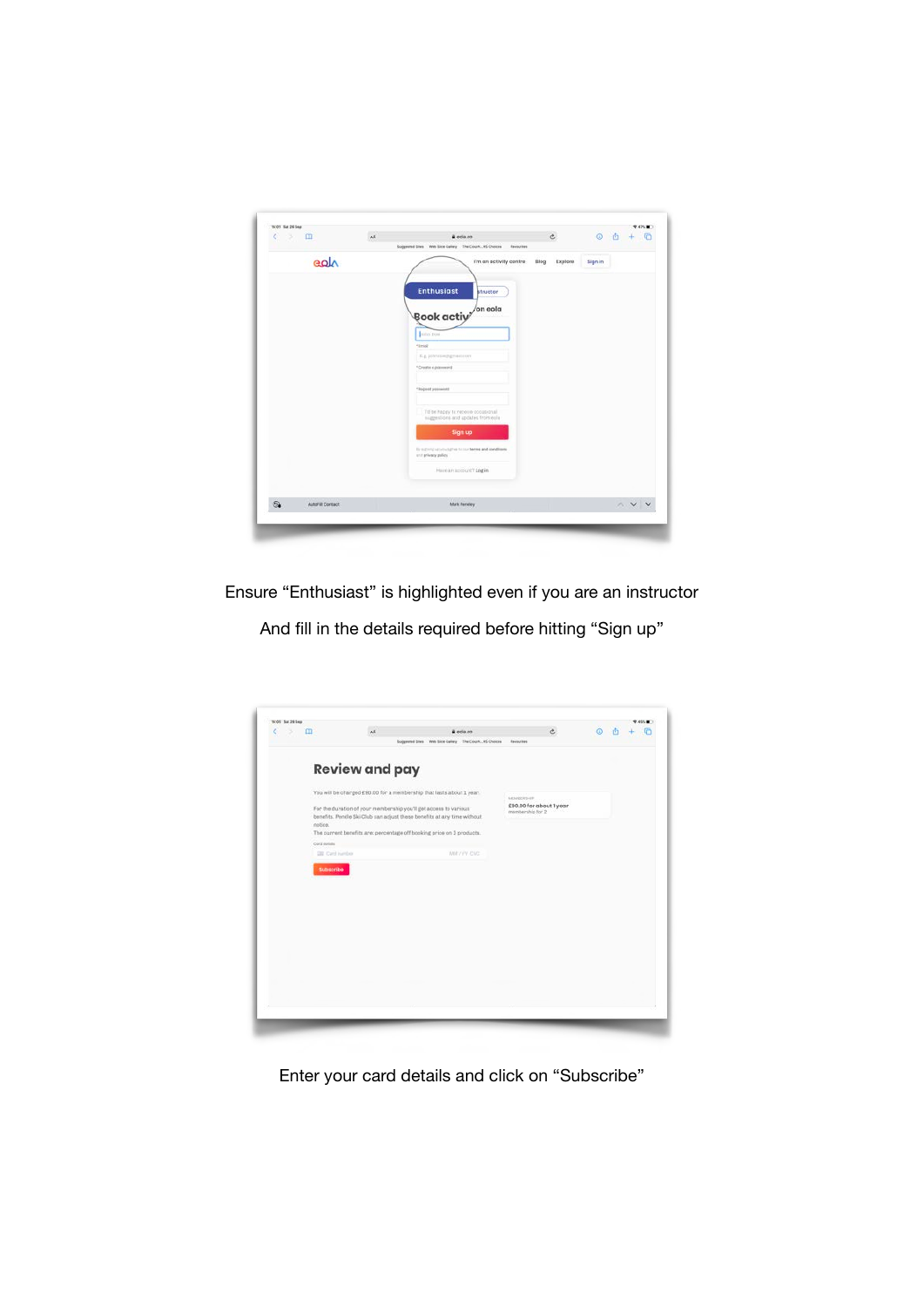

Great! You're good to go

Please see the guide below to making a booking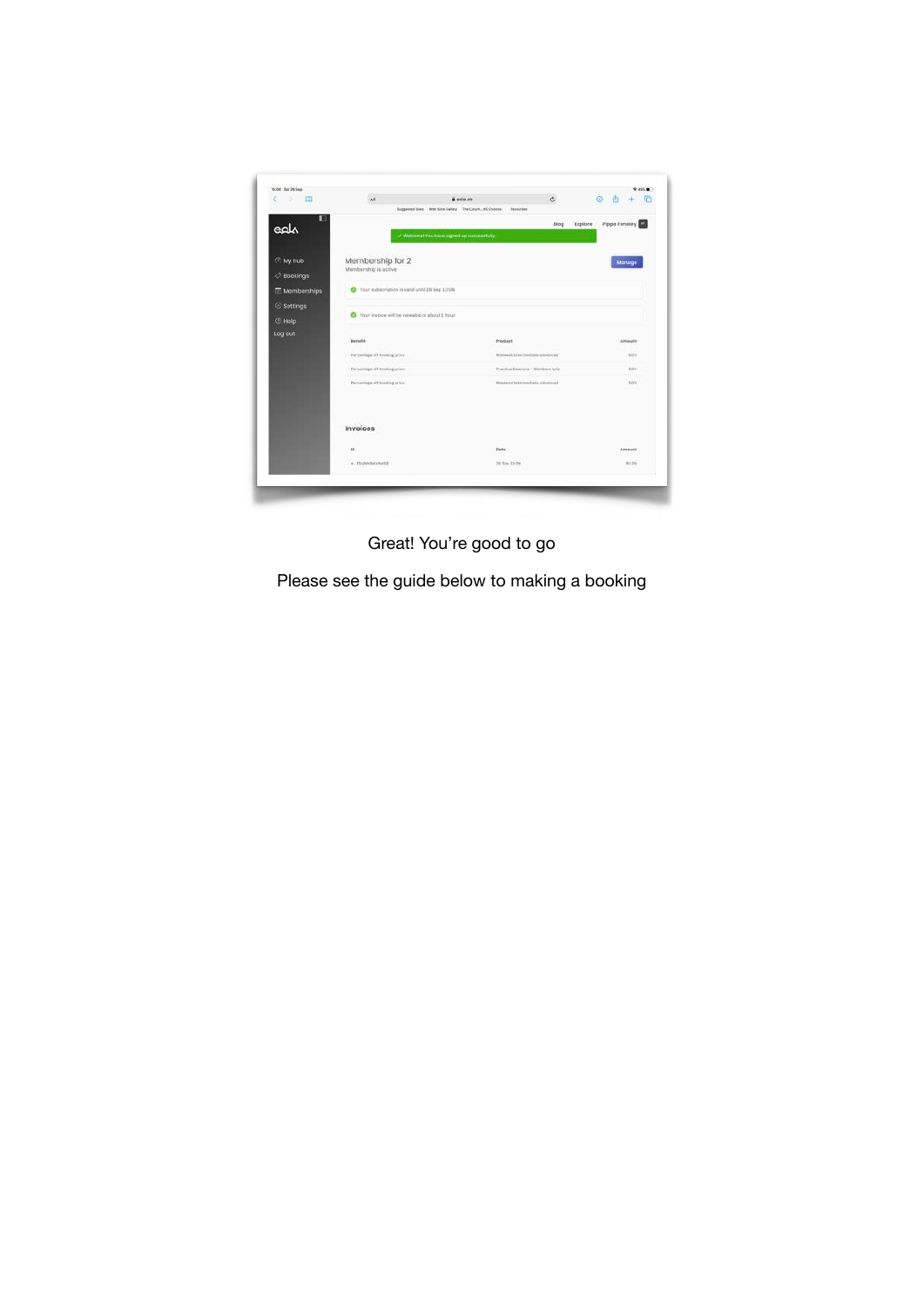### **To make a booking**

### Visit [www.eola.co](http://www.eola.co)



### DESKTOP

### Hit "Sign in"

| 12:32 Mon 28 Sep<br>$\langle \rangle$ m | $\ddot{a}$ eola.co<br>Suggested Sites Web Sites Gallery The Couch, HS Choices Favouries | $c$<br>◎ 凸                                         | <b>9400M</b><br>G |                                                  |
|-----------------------------------------|-----------------------------------------------------------------------------------------|----------------------------------------------------|-------------------|--------------------------------------------------|
|                                         | I'm an activity centre                                                                  | Blog<br>Explore<br><b>Sign in</b>                  |                   |                                                  |
| <b>Participant login</b>                |                                                                                         |                                                    |                   | $-400-10$<br>14-46<br>$*$ ecla.co<br>a.          |
| Explore and book activities.            | tivopt.                                                                                 |                                                    |                   | ு<br>agla<br>Blog<br><b>Sellsfr In Business</b>  |
|                                         | Postpidet                                                                               |                                                    |                   |                                                  |
|                                         |                                                                                         | Ramerribeit me<br>Log in as Participant            |                   | Participant login<br>Explore and book anti-ties. |
| Switch to Business                      |                                                                                         | Forgot password?<br>Davit have an account? Sign up |                   | <b>Image</b><br>Publisher                        |
|                                         |                                                                                         |                                                    |                   | <b>Fernisherma</b><br>Log in as Participant      |
|                                         |                                                                                         |                                                    |                   | Forgot password?<br>115<br>Θ                     |
|                                         |                                                                                         |                                                    |                   |                                                  |
| 500                                     |                                                                                         |                                                    | $\sim$ v v        |                                                  |

Make sure it says "participant login"

And, use the email and password you created when joining as a member

before pressing "Log in as Participant"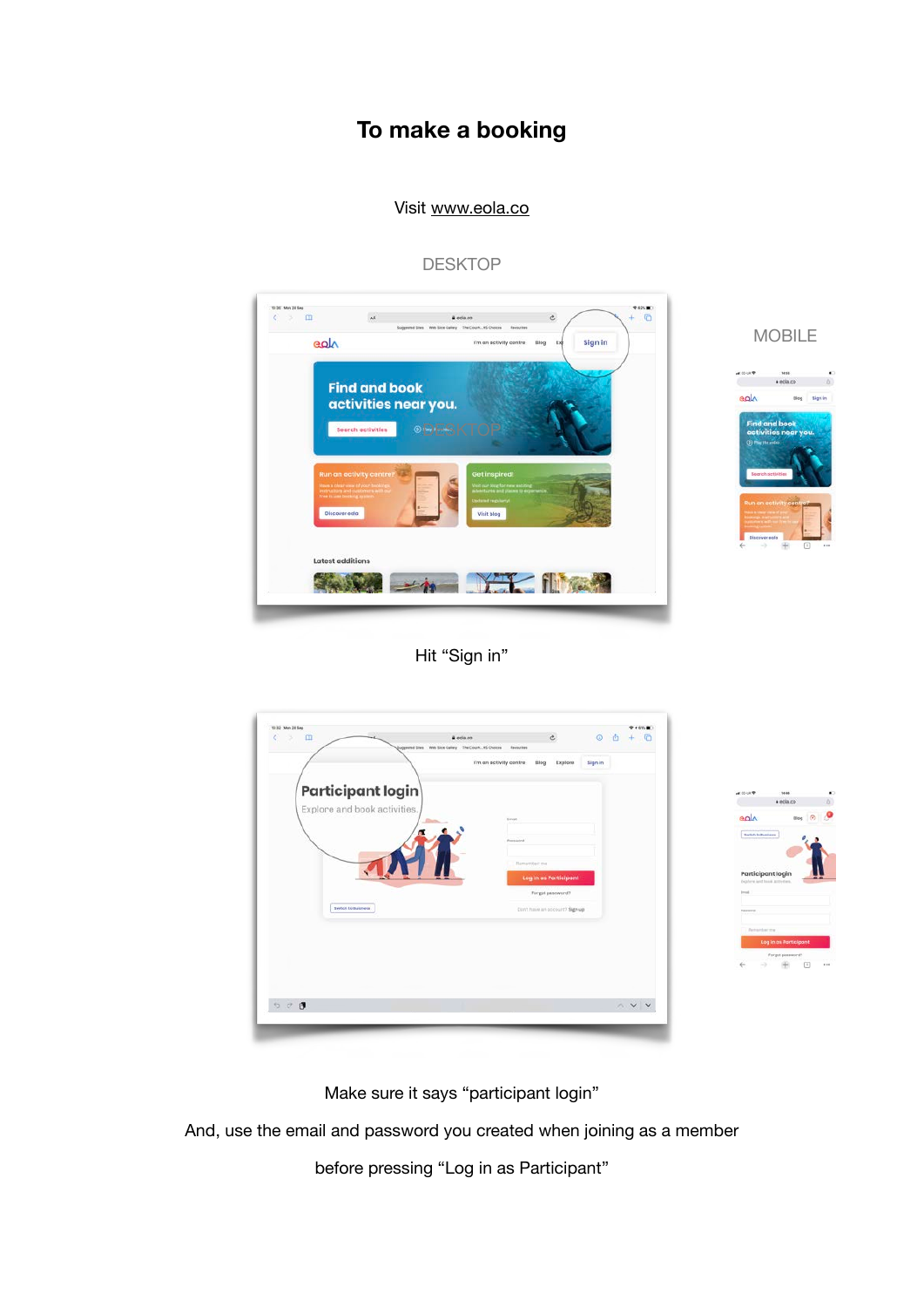



logo to bring up the menu

Click on "Memberships"





Click on "View Outlet"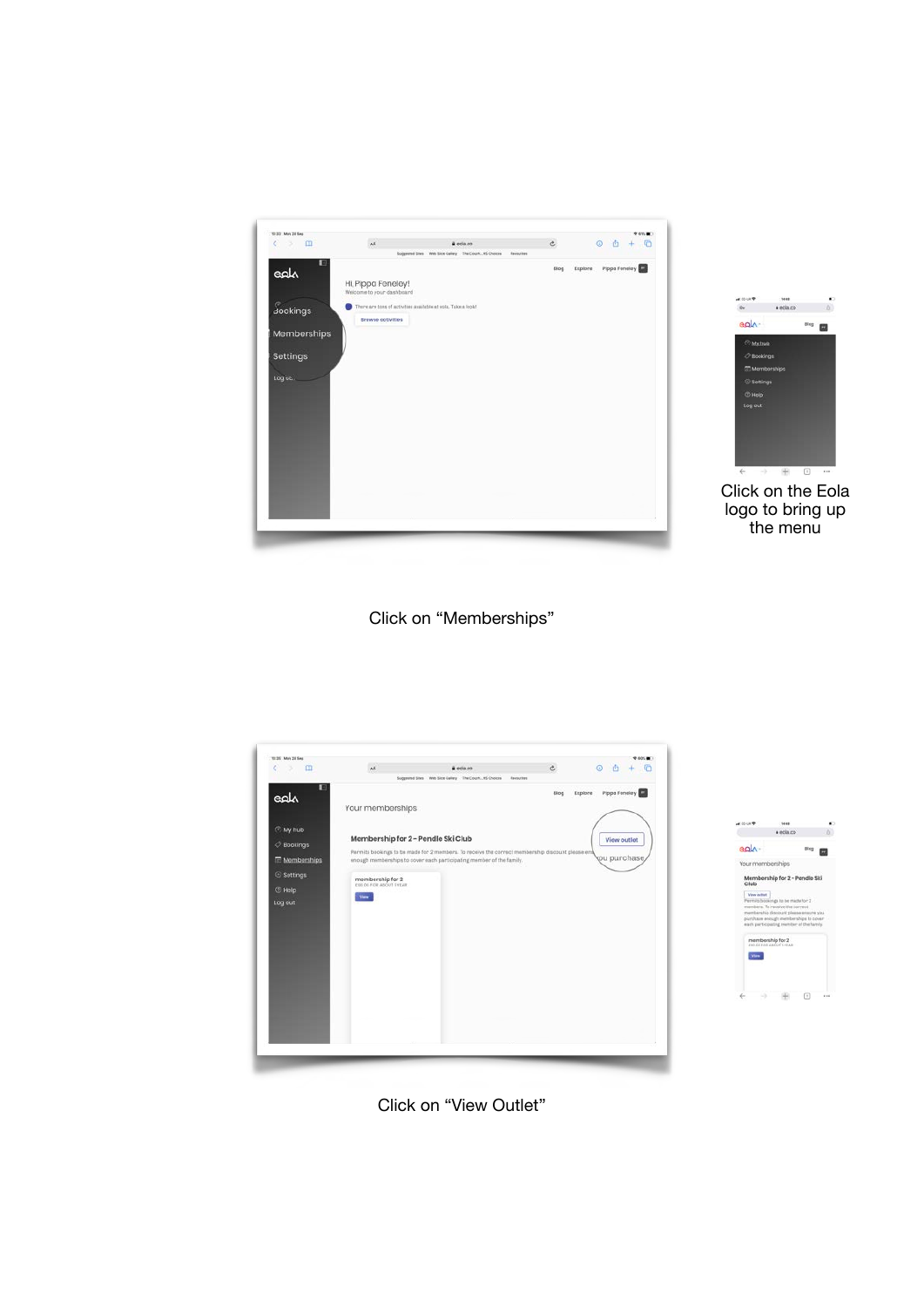

Choose the appropriate lesson

Remember, all lessons are for all ages and abilities



Enter the number of adults and under 18's taking part

All must be covered by an appropriate membership

Choose the date and time you want to book

If you can't see the date or time you are looking for click for more availability (Sessions that are already fully booked will not appear)

Enter the number of participants that will require any equipment (Helmets are free)

Press "Review and book" when you have completed all sections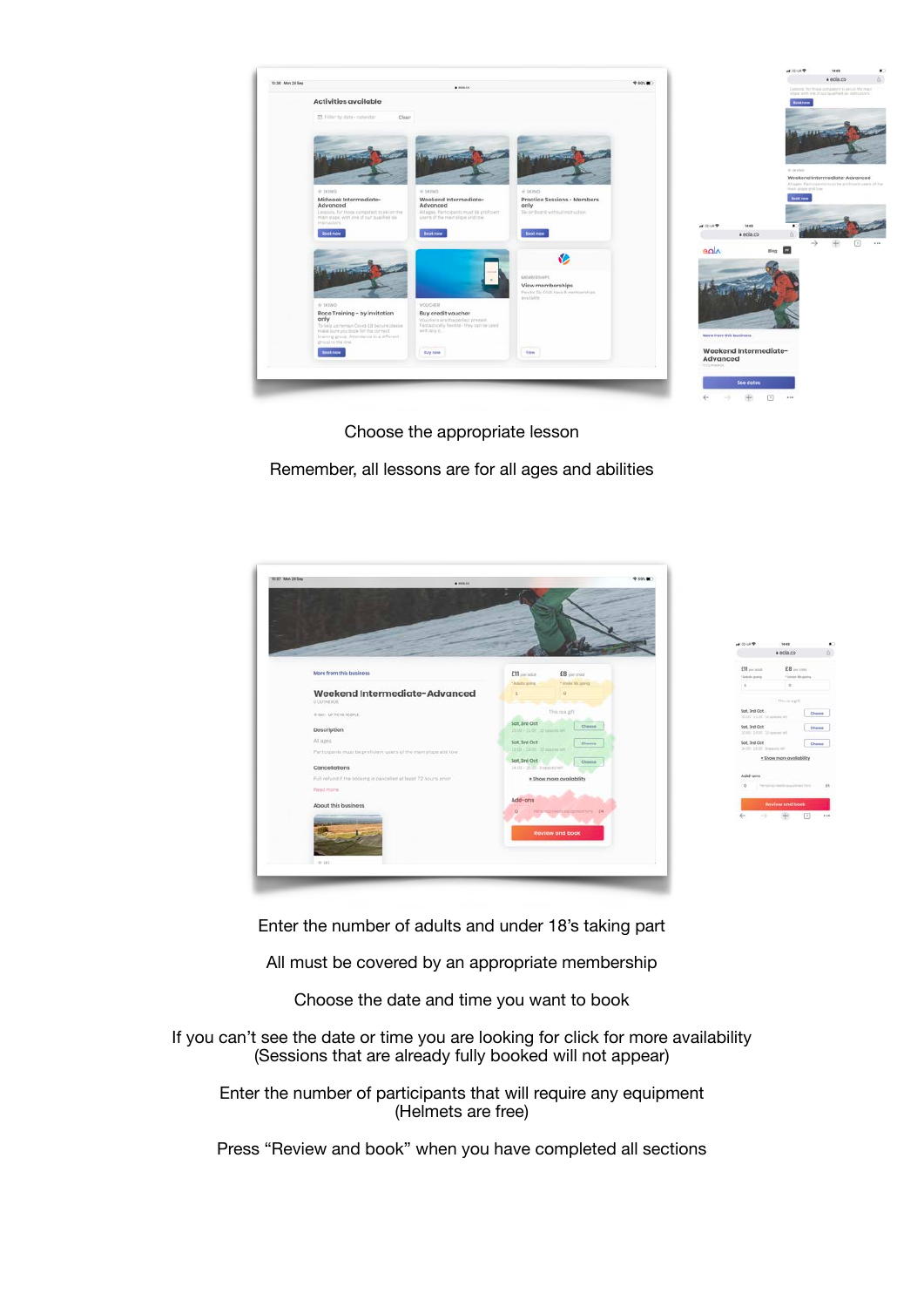| m<br>- | AA                                                            |                     |       | a eola.co                                               | è.                      | $\circ$                                            | m |  |
|--------|---------------------------------------------------------------|---------------------|-------|---------------------------------------------------------|-------------------------|----------------------------------------------------|---|--|
|        |                                                               |                     |       | Suggested Sites Web Sice Gallery The Couch., HS Choices | Fevouries               |                                                    |   |  |
|        | eol                                                           |                     |       |                                                         | Explore<br>Blog         | <b>Pippa Feneley</b>                               |   |  |
|        | <b>Review and pay</b>                                         |                     |       |                                                         |                         |                                                    |   |  |
|        | The risk in the that the third result                         |                     |       |                                                         |                         |                                                    |   |  |
|        | <b>Borne</b><br><b>Service</b><br>Pippa Feneley               |                     |       |                                                         | 9.50 %                  | Weekend Intermediate-Advanced                      |   |  |
|        | <b>Errest</b>                                                 |                     |       |                                                         | the main sizes and mis- | All ages. Participants must be proficient users of |   |  |
|        | pippe.fanaley                                                 |                     |       |                                                         | Sot, 3rd Oct.           |                                                    |   |  |
|        | * Correct shore manber                                        |                     |       |                                                         | $1000 - 1100$           |                                                    |   |  |
|        | Your number                                                   |                     |       |                                                         | Price                   | ٠                                                  |   |  |
|        | <sup>1</sup> Credit cord rearder                              | <sup>4</sup> Expiry | + cyc | Pattopolo                                               |                         |                                                    |   |  |
|        | ET 1234 1234 1234 1234                                        | MM /OY              | CVC-  | <b>KXXXX</b>                                            | Add-ons                 | £12 *                                              |   |  |
|        | <b>PORT</b>                                                   |                     |       |                                                         | <b>TOTAL</b>            | £39.00                                             |   |  |
|        |                                                               |                     |       |                                                         | Weather or pees code.   | Apply                                              |   |  |
|        | I agree with the terms and conditions and the privacy policy. |                     |       |                                                         |                         |                                                    |   |  |
|        | I am happy to hear about future events.                       |                     |       |                                                         |                         |                                                    |   |  |
|        |                                                               |                     |       |                                                         |                         |                                                    |   |  |
|        | Pay now                                                       |                     |       |                                                         |                         |                                                    |   |  |
|        | A SECURE PAYMENT                                              |                     |       |                                                         |                         |                                                    |   |  |
|        |                                                               |                     |       |                                                         |                         |                                                    |   |  |
|        |                                                               |                     |       |                                                         |                         |                                                    |   |  |
|        |                                                               |                     |       |                                                         |                         |                                                    |   |  |

|                                 | $\bullet$ ecla.co                                    | a.        |
|---------------------------------|------------------------------------------------------|-----------|
| eol۸                            |                                                      | Blog.     |
| <b>Review and pay</b>           |                                                      |           |
| 0.50.                           | Weekend Intermediate-Advanced                        |           |
| and single world line.          | 45 ages. Partyrayed in cott be profound wints of the |           |
| Son, Srd Oct.<br><b>HORACER</b> |                                                      |           |
|                                 |                                                      |           |
| AS costs                        |                                                      | CLZ       |
| <b>TOTAL</b>                    |                                                      | $e$ 30.00 |
|                                 | or years inclu-                                      | Apply     |
| 9999999                         | I am taking part in this myself                      |           |
|                                 |                                                      | n         |

If you are **not** taking part yourself you need to uncheck the "I am taking part in this myself" button (Eg if you are just booking juniors onto lessons)

If you have a voucher code enter it in the box and press "apply"

If not, complete payment details

Agree with the terms and conditions

And "Pay now"

|                      | You're all set!                                                                                                                                                                                                                                                                                                        |                                                                                                                                                          |  | $-4.00-8.9$ | 14:51                                                                                                                                                                                                    |  |
|----------------------|------------------------------------------------------------------------------------------------------------------------------------------------------------------------------------------------------------------------------------------------------------------------------------------------------------------------|----------------------------------------------------------------------------------------------------------------------------------------------------------|--|-------------|----------------------------------------------------------------------------------------------------------------------------------------------------------------------------------------------------------|--|
|                      | Just to finish up, we need you to sign some paperwork.<br>By continuing, you agree to using a digital signature as a form of legal consent.                                                                                                                                                                            |                                                                                                                                                          |  |             | 400000                                                                                                                                                                                                   |  |
|                      | DISCLAIMER FOR PENDLE SKI CLUB.                                                                                                                                                                                                                                                                                        | <b>CLOD PAID</b>                                                                                                                                         |  | <b>BOLA</b> |                                                                                                                                                                                                          |  |
|                      |                                                                                                                                                                                                                                                                                                                        | £39.00 OF VOUCHER APPLIED<br>£42.00 REMAINING                                                                                                            |  |             | You're all set!                                                                                                                                                                                          |  |
|                      | UPDATED 23/08/2020<br>Our team has been working hard to ensure the phazed ne-opering of club more<br>forced periprint in a table reporter for liter vinantages, club members and<br>mainters of the public.                                                                                                            | $+10'$<br>Weekend Intermediate-Advanced<br>At ages. Participants must be proficient users of<br>that many sition and ther-<br>Sot. 3rd Oct<br>1002-1110. |  | paperwork.  | Just to finish up, we need you to sign some.<br>By continuing, you agree to using a digital<br>signature as a form of legal consent.<br>DISCLAIMER FOR PENDLE SIG CLUB.                                  |  |
|                      | This document sets out the skab pokees to allow the safe neturn to the slopes.<br>and coaching sessions. It has been developed following the government's "guid-<br>ance for people who work in strassroots south and mm diepute facilities" and<br>"studence for coachma/matruciars". Shownourt England guiditmes and |                                                                                                                                                          |  |             | UPS47ED 23/68/2020<br>Our black has been working hard to ensure the<br>pheast ns opening of that race stuad permise in a<br>sale mainer for ingly coursests, multi-members and<br>mandant of the public. |  |
|                      | We are constantly monitoring current government guidance and the poticies in.<br>How they plant may be changed accorded also literated of concess, insert an exist,                                                                                                                                                    |                                                                                                                                                          |  |             | This document sets mat the inut patients to whow the<br>palls helyed in the slipski and coaching sessions; 31                                                                                            |  |
| <b>Pippa Fenaley</b> | * Please confirm you agree with the above by digitally signing your norne exactly on it appears.                                                                                                                                                                                                                       |                                                                                                                                                          |  |             | * Phrono sombite you agree with the sloore by depitely<br>signing pour next a exciting as 5 opposites. Pippe Palesboy                                                                                    |  |
|                      | * I agree to the above                                                                                                                                                                                                                                                                                                 |                                                                                                                                                          |  |             |                                                                                                                                                                                                          |  |

If you are taking part you will be asked to digitally sign our disclaimer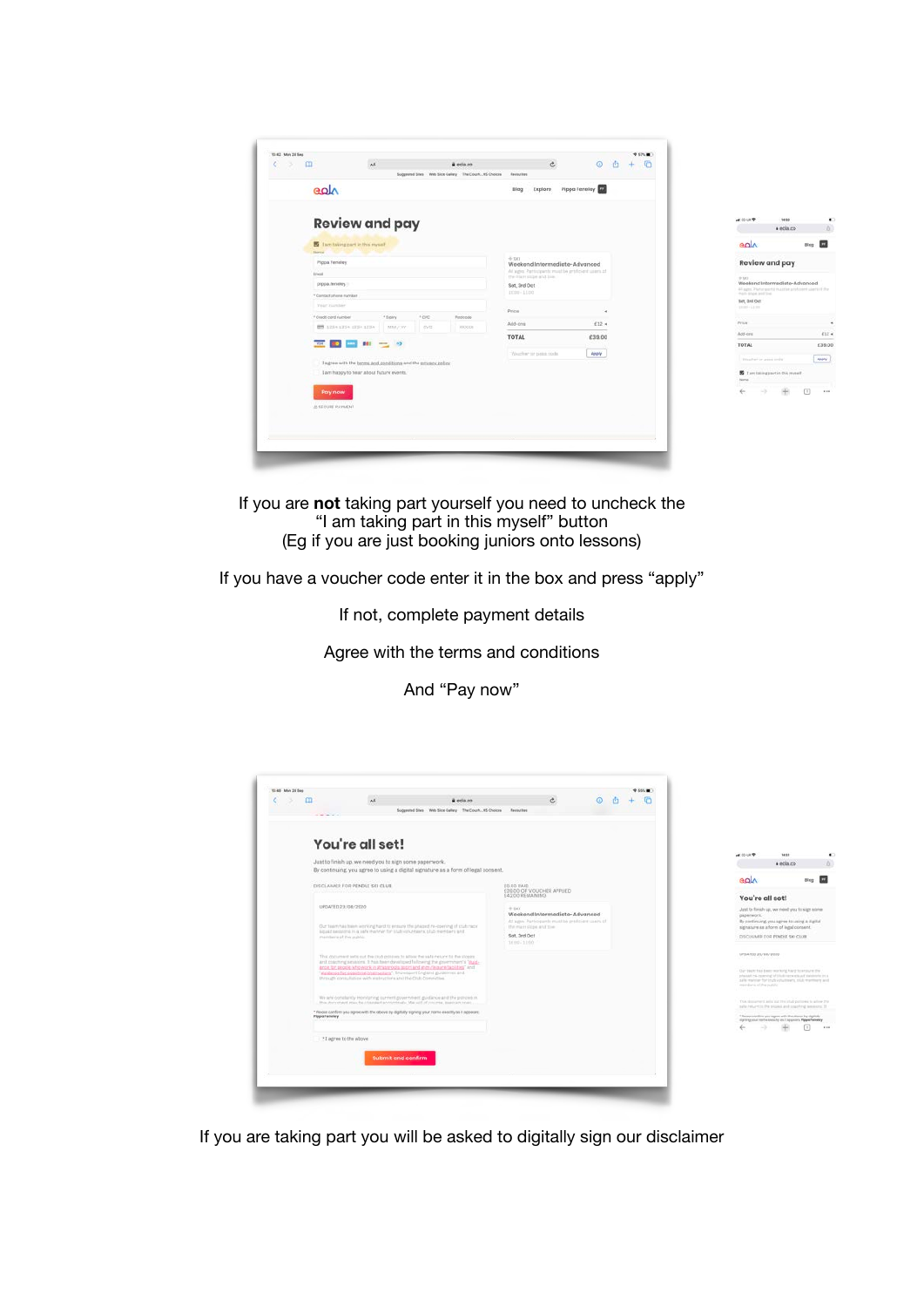| T3 89 Mon 28 Sec | $#$ min.co.                                                                                                                                                     | <b>W 55% III</b>       |                                                                                                              |                  |
|------------------|-----------------------------------------------------------------------------------------------------------------------------------------------------------------|------------------------|--------------------------------------------------------------------------------------------------------------|------------------|
|                  | A few questions for you                                                                                                                                         |                        |                                                                                                              |                  |
|                  | *Do you need equipment? If yos, ploase enter the dotails below, otherwise enter N/A in coch field                                                               |                        |                                                                                                              |                  |
|                  | Yes<br>$\omega$                                                                                                                                                 |                        |                                                                                                              |                  |
|                  | * What is your Shoe San eg UK B                                                                                                                                 |                        | $-400-100$<br>14.02.7<br>$*$ ecla $\infty$                                                                   | a.               |
|                  | 8                                                                                                                                                               |                        | <b>BOLA</b>                                                                                                  | o<br><b>Blog</b> |
|                  |                                                                                                                                                                 |                        | A few questions for you                                                                                      |                  |
|                  | * What is your Ski Longth og 165 cm or unknown                                                                                                                  |                        | * Do you need oquipment? If you global arter the<br>plotoche dettine) otherwise entrol fully in aspot Sista. |                  |
|                  | 146                                                                                                                                                             |                        | Choose                                                                                                       |                  |
|                  |                                                                                                                                                                 |                        | * What is your Shee Ster eg UE 3.<br>Your province                                                           |                  |
|                  | * What is your Release Setting eg 5 or unknown (it is important you do not guess!)                                                                              |                        |                                                                                                              |                  |
|                  | n                                                                                                                                                               |                        | * What is your bid Length sig lift circle unknown<br>TOUR ALLENATOR                                          |                  |
|                  |                                                                                                                                                                 |                        |                                                                                                              | 2.2.5            |
|                  | * If you were undblo to answer any of the above questions, please tell us your Weight, Height, Age & Sking Ability (Eg 60Kg, 160cm, 35, intermediate<br>or NEA) |                        |                                                                                                              |                  |
| $\odot$          | $\mathcal{A}^*$<br>As<br>Also                                                                                                                                   | $\wedge$ $\vee$ $\vee$ |                                                                                                              |                  |

And then to complete a questionnaire for your own skis and boots

| m<br>c |                              | AA               | Suggested Sites Web Site Gallery The Couch, HS Choices                | a eola.co | Fernathen | $\mathfrak{C}$ | $\odot$                     | $\sqrt{1}$ | C |                                                        |                                                                        |                  |
|--------|------------------------------|------------------|-----------------------------------------------------------------------|-----------|-----------|----------------|-----------------------------|------------|---|--------------------------------------------------------|------------------------------------------------------------------------|------------------|
|        | eah                          |                  |                                                                       |           | Blog      | Explore        | <b>Pippa Feneley</b>        |            |   |                                                        |                                                                        |                  |
|        | Who else is coming?          |                  |                                                                       |           |           |                |                             |            |   | $-400-100$                                             | war<br>$*$ eola.co                                                     |                  |
|        | complete some documentation. |                  | Invite the others so we can let Pendle Ski Club know who's going, and |           |           |                |                             |            |   | <b>Boly</b>                                            |                                                                        | ω<br><b>Blog</b> |
|        | Under 18s                    |                  |                                                                       |           |           |                |                             |            |   |                                                        | Who else is coming?<br>Joyita the others so we can let Pendle Bki Club |                  |
|        | * Normal 1                   |                  |                                                                       |           |           |                |                             |            |   | documentation.                                         | know who's going, and complete some                                    |                  |
|        | 7 Parent/Question norms      |                  | <sup>4</sup> Parent/Duestice) arreal                                  |           |           |                |                             |            |   | Under 18s                                              |                                                                        |                  |
|        | Pippa Feneley                |                  |                                                                       |           |           |                |                             |            |   | * learned                                              |                                                                        |                  |
|        | 7 Norma 3                    |                  |                                                                       |           |           |                |                             |            |   |                                                        |                                                                        |                  |
|        |                              |                  |                                                                       |           |           |                |                             |            |   | <sup>1</sup> Perental Supreme degree<br>Pippa Farveley |                                                                        |                  |
|        | * Pursmy business on morne   |                  | · Harwick Division errori                                             |           |           |                |                             |            |   | * Farent/Dutarakan armak                               |                                                                        |                  |
|        | Pippa Feneley                |                  | pippa.fe minute                                                       |           |           |                |                             |            |   | pippa.ferialey@mic.com                                 |                                                                        |                  |
|        |                              |                  |                                                                       |           |           |                |                             |            |   | · Jepres 2                                             |                                                                        |                  |
|        | <b>Invite</b>                |                  |                                                                       |           |           |                |                             |            |   |                                                        |                                                                        |                  |
|        |                              |                  |                                                                       |           |           |                |                             |            |   |                                                        | $\Box$                                                                 |                  |
|        |                              |                  |                                                                       |           |           |                |                             |            |   |                                                        |                                                                        |                  |
|        |                              |                  |                                                                       |           |           |                |                             |            |   |                                                        |                                                                        |                  |
|        |                              |                  |                                                                       |           |           |                |                             |            |   |                                                        |                                                                        |                  |
|        | E.g. mailinness costs        | <b>Subscribe</b> | Become a partner                                                      | About us  |           |                | Warris (alk?)<br><b>ROL</b> |            |   |                                                        |                                                                        |                  |

You will then be asked who else is coming And you should enter the names of any others on your booking

For other Adults you will need to enter their email addresses For under 18's it will auto fill with the account holder

Emails will be sent to each additional participant asking them to sign a disclaimer and to complete an equipment questionnaire (The account holder will need to sign and compete for under 18's)